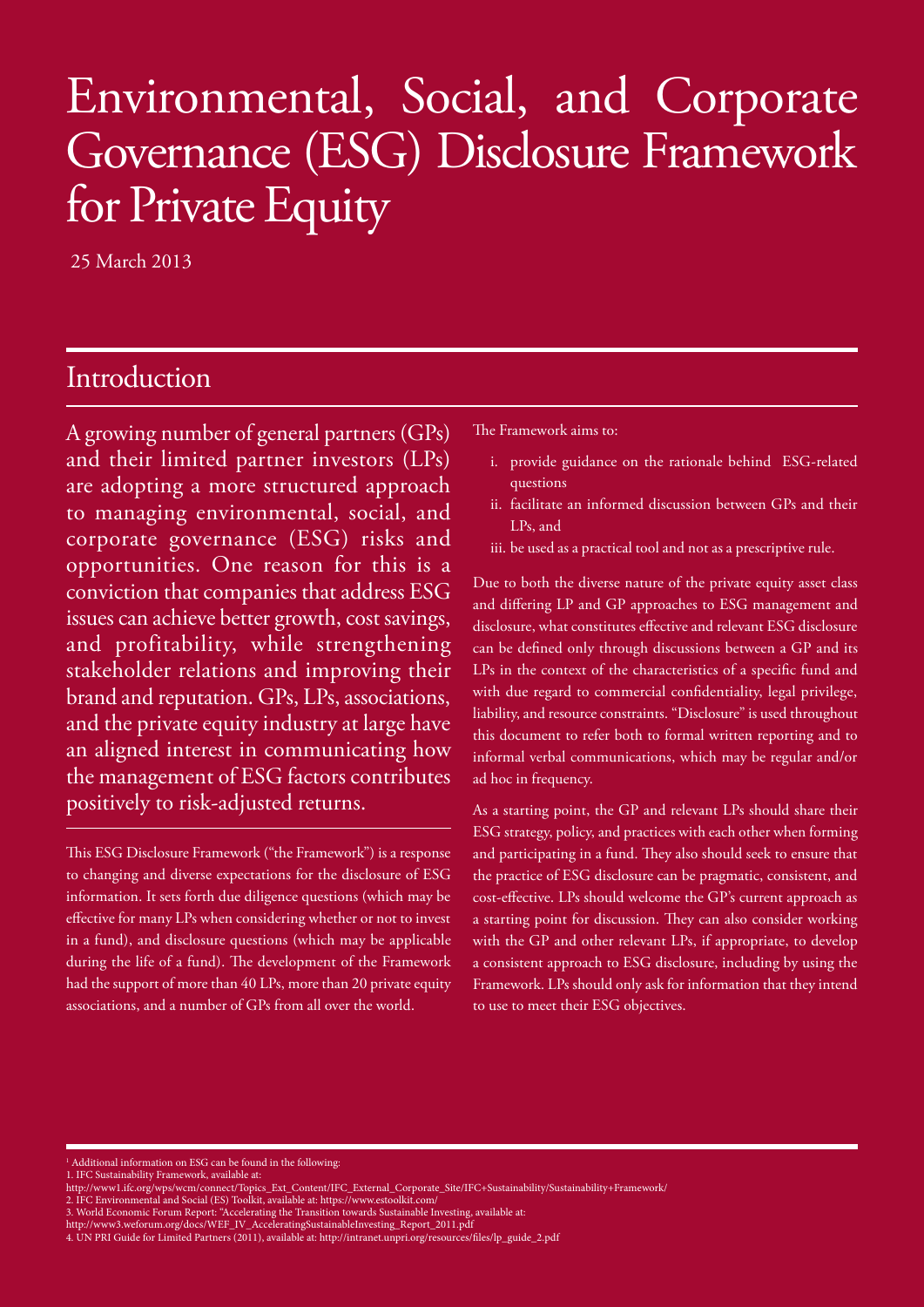# **ESG Disclosure Framework:** Limited Partner Objectives

Below is a set of eight objectives common to many LPs interested in adopting a more structured approach to ESG disclosure in private equity. GPs should seek to disclose information sufficient to enable those LPs to meet these eight objectives.

The subsequent sections provide a set of relevant questions that may be helpful in guiding the dialogue between LPs and GPs on ESG disclosure. The questions address the eight objectives listed below and provide non-exhaustive guidance that is not intended to be taken as implying mandatory adoption. This is a guidance tool that can be adapted to different situations. It can be implemented progressively over time and in response to changing practices. As with any kind of disclosure, a variety of practical and legal considerations may restrict what can be disclosed on ESG-related practices and outcomes. Where this is the case, an LP may benefit from understanding the nature of the obstacles.

## **Section 1:** Disclosures during fund-raising

**During fund-raising, a GP should seek to disclose information sufficient to enable an LP that has expressed an interest in ESG management to:**

- 1. Assess if the GP is aligned with the LP's ESG-related policy and investment beliefs.
- 2. Assess the GP's policies, processes, and systems for identifying ESG-related value drivers and managing material ESG-related risks; and to identify possible areas for future development.
- 3. Understand if and how the GP influences and supports its portfolio companies' management of ESG related risks and pursuit of ESG-related opportunities.
- 4. Assess how the GP will help the LP to monitor and, where necessary, ensure that the GP is acting consistent with the agreed-upon ESG-related policies and practices as set forth at fund formation.
- 5. Assess the GP's approach to managing and disclosing material incidents at the GP and portfolio companies.

## **Section 2:** Disclosures during the life of a fund

**During the life of a fund, a GP should seek to disclose information sufficient to enable an LP that has expressed an interest in ESG management to:**

- 6. Establish if a GP is acting in a manner consistent with the GP's investment policies, processes, and agreed-upon fund terms regarding ESG management.
- 7. Understand positive and negative ESG-related developments that may impact portfolio companies in the fund.
- 8. Determine if responses to GP and portfolio company incidents and incident reporting are consistent with relevant investment terms, the fund's policies, and the LP-stated objectives regarding incident disclosure.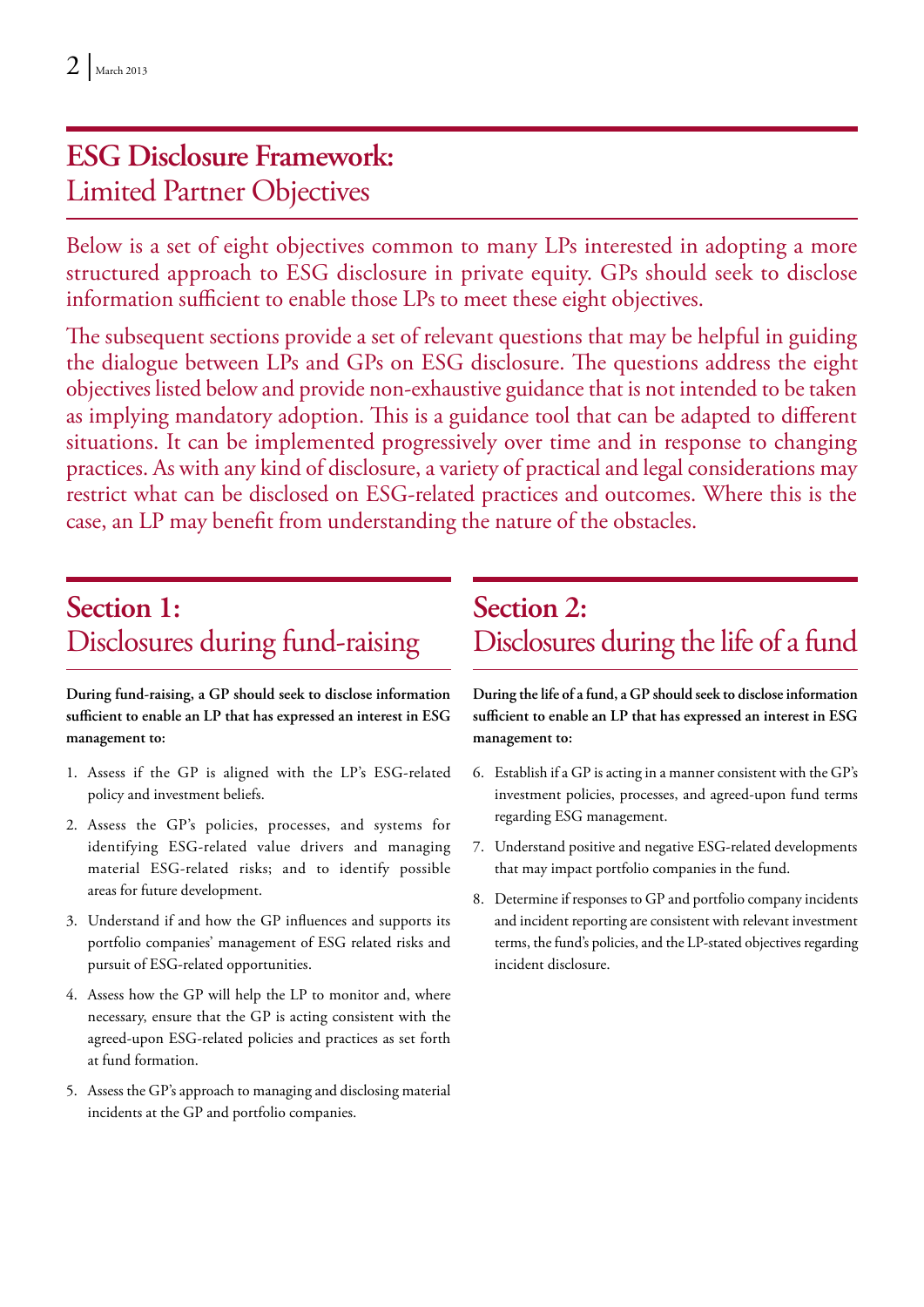## **Section 1:** Disclosures during fund-raising

GPs and LPs devote significant attention and resources during the fund-raising due diligence process to ensure that their interests are aligned and that expectations of future reporting and behaviour are agreed upon. This is done because of the partnership nature of the GP-LP relationship; the longterm, illiquid, and closed-ended structure of private equity fund investments; and the often "blind pool" nature of fund investments.

Posing the questions below early in the due diligence process can be a good basis for an LP to gain an understanding of the GP's approach to ESG integration and how it may change over the life of a fund. This information should be considered by the LP in the context of the fund's specific investment strategy (e.g., target sectors, geographic focus, stage of investment). In most instances, disclosures can be usefully complemented by real-life examples.

#### **1. What are your ESG-related policies and how do ESG factors influence your investment beliefs?**

**Objective: The LP asks this question in order to assess if the GP is aligned with the LP's ESG-related policy and investment beliefs.**

An LP would normally expect to understand a GP's approach to ESG management and review all relevant policies, processes and/ or systems that guide a GP's operations and investment decisionmaking process. A GP could provide examples of how ESG-related risks and opportunities could have materially impacted past or current portfolio companies. A GP could provide copies of any ESG-related conditions and terms previously agreed upon in current or earlier funds. LPs with exclusion policies would expect to discuss how a GP could accommodate them, including if the LP's exclusion policy changes during the life of the fund.

#### **2. How do you identify and manage material ESG-related risks and use ESG factors to create value?**

**Objective: The LP asks this question in order to assess how the GP implements relevant policies, processes, and/or systems for identifying ESG-related value-drivers and managing material ESG-related risks; and to identify possible areas for future development.**

An LP would normally expect a GP to demonstrate how its processes will enable consistent integration of ESG factors into the due diligence process of portfolio companies, and during ownership. As an example, a GP may include ESG-specific information in an investment memo on a portfolio company, and could provide to an LP that section of the investment memo as practical evidence. A GP could also communicate who is responsible at the fund for the ESG performance of portfolio companies (e.g., a member of the GP's investment committee). A GP could indicate its internal and external sources of expertise on ESG issues, and could provide access to relevant staff, including risk management and investment professionals.

#### **3. How do you contribute to portfolio companies' management of ESG-related risks and opportunities?**

**Objective: The LP asks this question in order to understand if and how the GP influences and supports its portfolio companies' management of ESG-related risks and pursuit of ESG-related opportunities.**

An LP would normally expect to be informed of how a GP monitors and, where relevant, contributes to portfolio companies' approaches to ESG at different stages of the investment process, including at exit. The GP could explain its expectations of portfolio company board composition, culture, and effectiveness, and whether it's approach depends on factors such as majority or minority ownership. The GP could disclose how it expects ESG factors to be addressed by the portfolio company and expressed through company strategy, risk management, and reporting to the GP. The GP could also disclose who at the portfolio company is responsible for ESG performance, as well as the range of actions the GP may take in the event that the portfolio company management does not adequately address ESG factors. The GP could also explain its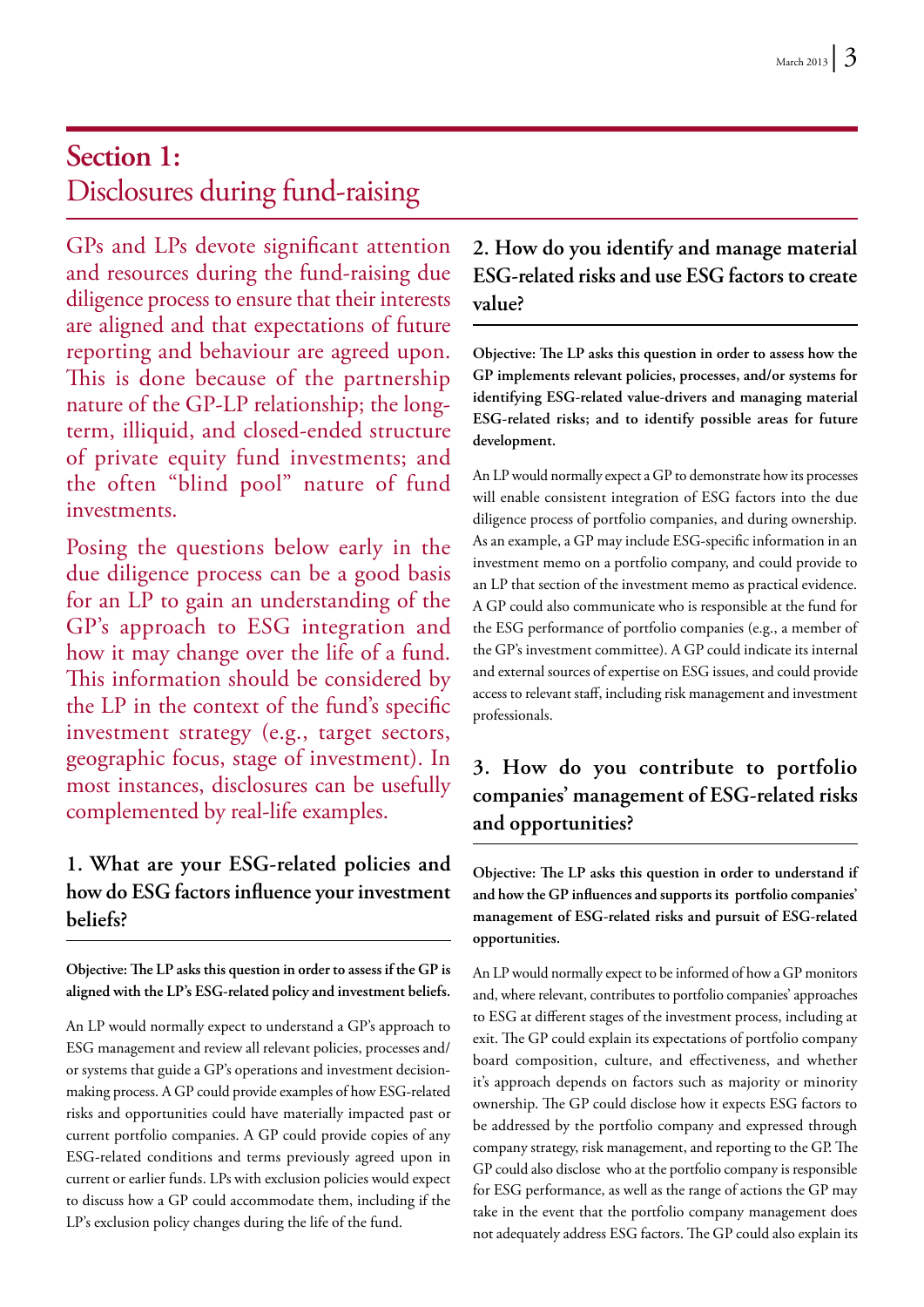expectations on portfolio company executive remuneration policy (including consideration of ESG factors where relevant). The GP could set forth expectations on how portfolio companies approach stakeholder engagement and ESG reporting.

#### **4. How can LPs monitor and, where necessary, ensure that the fund is operating consistently with agreed-upon ESG-related policies and practices?**

**Objective: The LP asks this question in order to assess how the GP will help the LP to monitor and, where necessary, ensure that the GP is in compliance with agreed-upon ESG-related policies and practices as set out at fund formation.** 

An LP would normally expect to know in advance the nature and frequency of ESG-related reporting and disclosures during the life of the fund. A GP could describe these disclosures and could provide the LP with samples of ESG-related disclosures from earlier funds. An LP may also want to understand the mechanisms through which it could raise potential concerns, and any relevant remedies. A GP could, for example, outline if ESG issues are included on the agenda of the Limited Partners Advisory Committee and/or Annual General Meeting. It could also state the circumstances under which an LP may discuss ESG issues with investment professionals, other members of the GP's team and, where applicable, portfolio company management.

#### **5. What is your approach to managing and disclosing material ESG-related incidents at the GP and portfolio companies?**

**Objective: An ESG-related incident is a significant and unexpected event at a portfolio company or at a GP that may materially impact the reputation of the portfolio company, GP and/or LP. The LP asks this question both to inform the LP's own internal reputation risk management processes and to enable the LP to assess the emergency preparedness and response processes in operation within the fund.** 

An LP would normally expect to discuss with the GP the types of material ESG incidents for which the GP could provide disclosure, taking as a starting point the GP's views on the most appropriate types of disclosures. An LP would expect this discussion to address the appropriate timing of disclosure (e.g., immediately; as reasonably practical; etc.) and related confidentiality considerations. A GP could describe its approach to working with portfolio companies to manage incidents, including relevant policies and processes; these could differentiate between internal and external incidents or events. A GP could explain the types of disclosure an LP could expect to get at the time of an incident or event, during its management, and after it has been resolved. Redacted examples of previous incident disclosures could be provided for the LP to review.